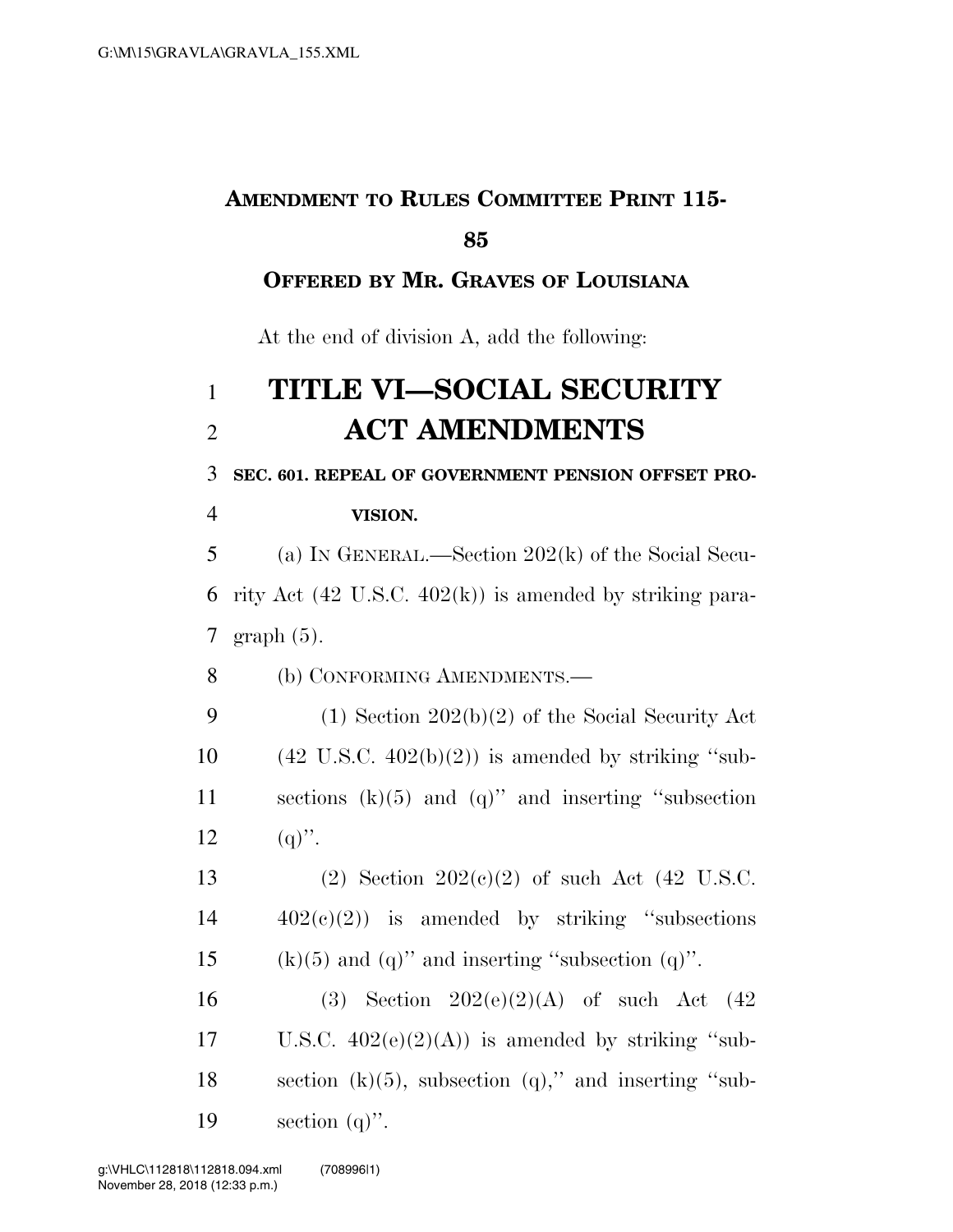1 (4) Section  $202(f)(2)(A)$  of such Act (42 U.S.C.  $402(f)(2)(A)$  is amended by striking "subsection (k)(5), subsection (q)" and inserting "subsection 4 (q)". (c) EFFECTIVE DATE.—The amendments made by this section shall apply with respect to monthly insurance

 benefits payable under title II of the Social Security Act for months after September 2018. Notwithstanding sec- tion 215(f) of the Social Security Act, the Commissioner of Social Security shall adjust primary insurance amounts to the extent necessary to take into account the amend-ments made by this section.

### **SEC. 602. REPEAL OF WINDFALL ELIMINATION PROVI-SIONS.**

 (a) IN GENERAL.—Section 215 of the Social Security Act (42 U.S.C. 415) is amended—

 (1) in subsection (a), by striking paragraph (7); (2) in subsection (d), by striking paragraph (3); and

 (3) in subsection (f), by striking paragraph (9). (b) CONFORMING AMENDMENTS.—Subsections (e)(2) 22 and  $(f)(2)$  of section 202 of such Act  $(42 \text{ U.S.C. } 402)$  are 23 each amended by striking "section  $215(f)(5)$ ,  $215(f)(6)$ , 24 or  $215(f)(9)(B)$ " in subparagraphs (C) and (D)(i) and in-25 serting "paragraph  $(5)$  or  $(6)$  of section  $215(f)$ ".